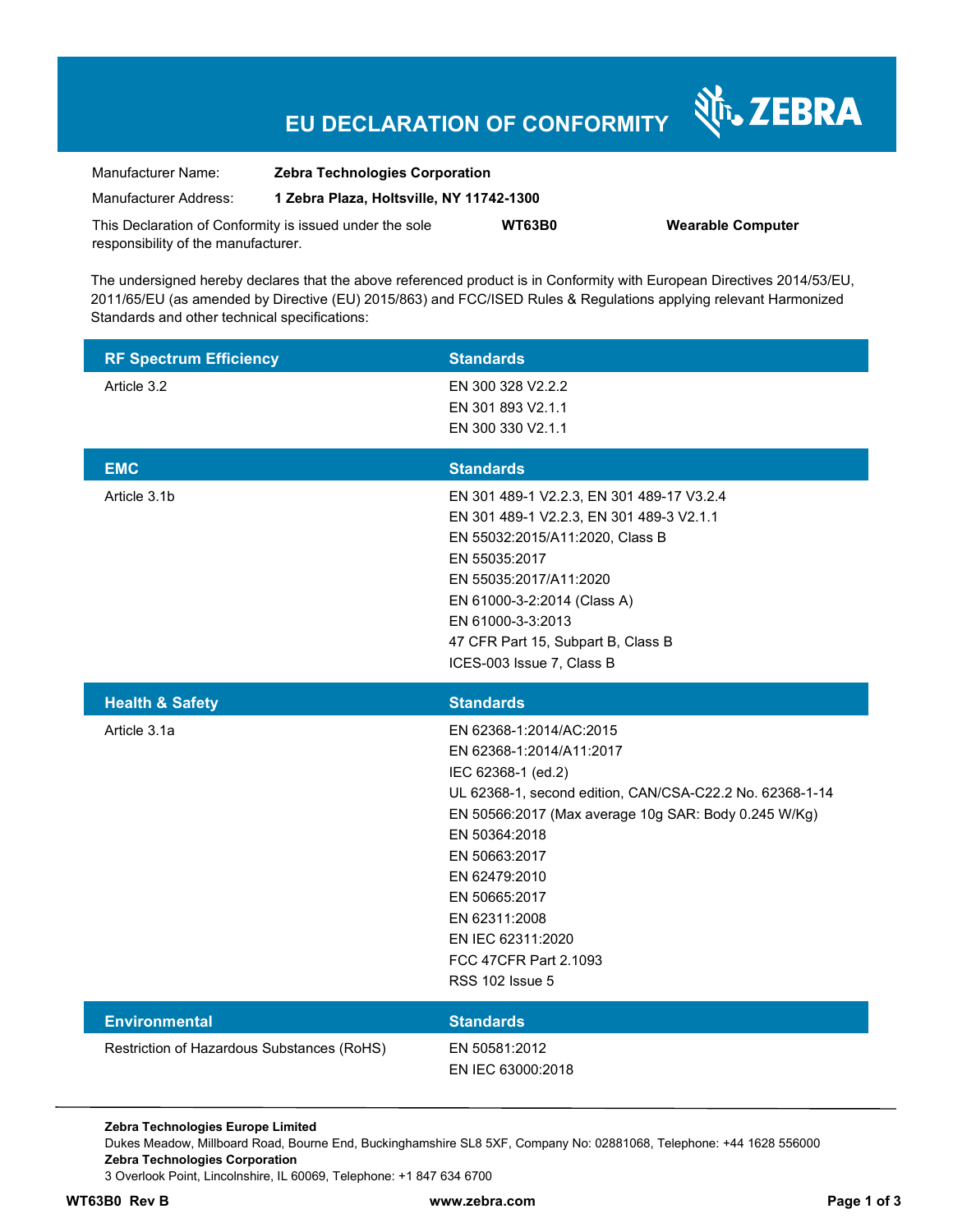## **EU DECLARATION OF CONFORMITY**

With regard to Directive 2014/53/EU, the conformity assessment procedure referred to in Article 17.2(b) and detailed in Annex III has been followed with the involvement of the following Notified Body for Articles 3.1a, 3.1b and 3.2: **CTC advanced GmbH**, Untertürkheimer Str. 6 – 10 66117 Saarbrücken, Germany

EC-Type Examination Certificate number: T818770M-01-TEC

US company representative for FCC Supplier's Declaration of Conformity (47 CFR Part 2.1071 to 2.1077) is Larry Zhou and can be reached at **larry.zhou@zebra.com.** 

## **Signed on behalf of Zebra Technologies Corporation**

Place: Bourne End

*(Signature of authorized person)* Date of Affixing the CE Mark: 12 November 2020 Marco Belli Rev: B Sr. Manager, Regulatory **Date: 7 October 2021** 

र्शे<sub>ि</sub> ZEBRA

**Zebra Technologies Europe Limited**  Dukes Meadow, Millboard Road, Bourne End, Buckinghamshire SL8 5XF, Company No: 02881068, Telephone: +44 1628 556000 **Zebra Technologies Corporation**  3 Overlook Point, Lincolnshire, IL 60069, Telephone: +1 847 634 6700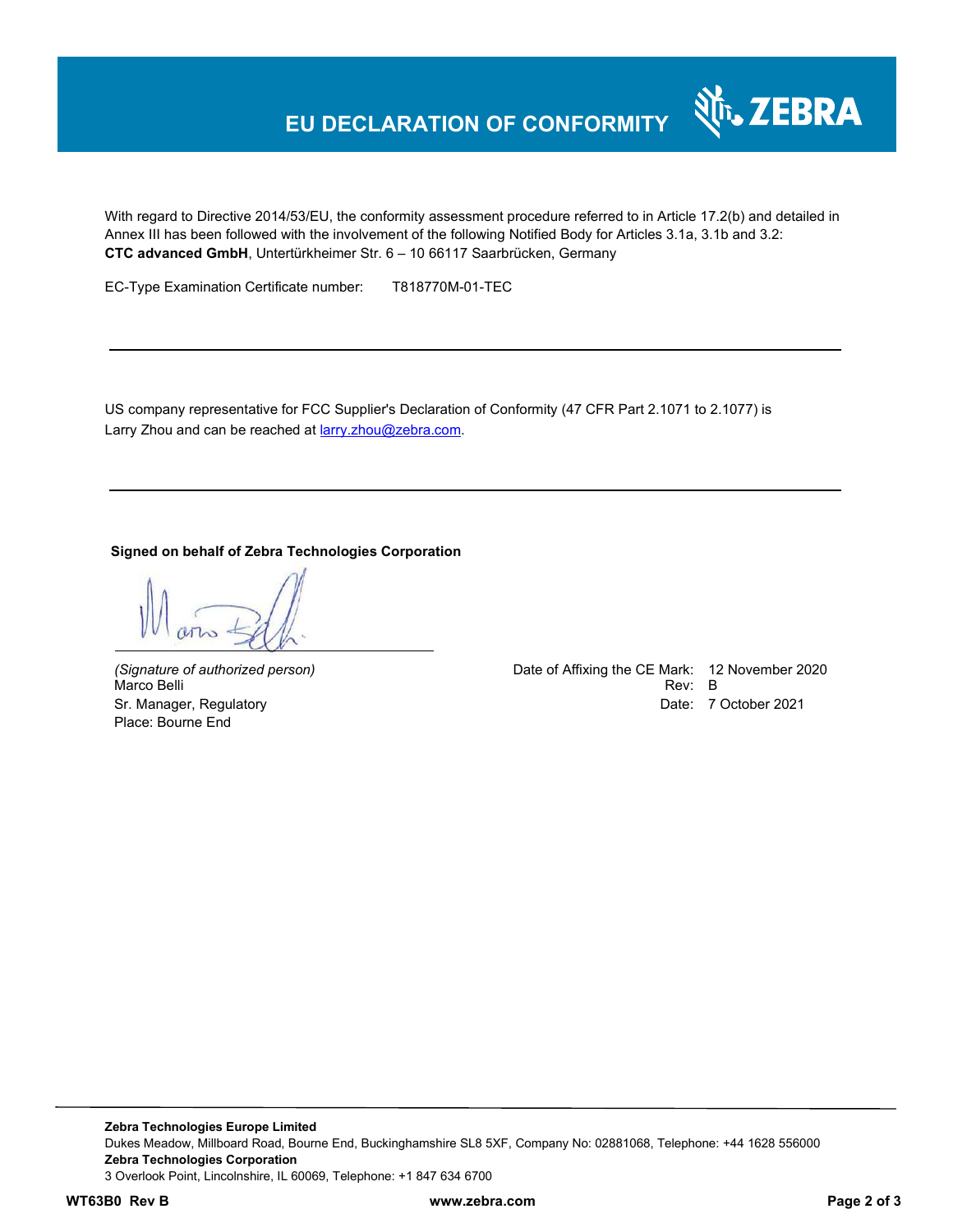## **Appendix A**

## **EU Operating frequencies and maximum power levels**

**Technology Operating Frequencies/Bands Maximum Transmit power level**  WLAN 2400 MHz – 2483.5 MHz 20dBm 5150 MHz – 5250 MHz 23dBm 5250 MHz – 5350 MHz 23dBm 5470 MHz – 5725 MHz 23dBm Bluetooth 2400 MHz – 2483.5 MHz 10dBm RFID (NFC) 13.553 MHz - 13.567MHz 42 dBµA/m @10m

N<sub>T</sub>, ZEBRA

# *Restrictions:*

The use of 5GHz RLAN throughout the EEA has the following restriction:

5.15 - 5.35 GHz is restricted to indoor use only.

## **Accessories:**

| <b>Description</b>      | Model              |
|-------------------------|--------------------|
| <b>Standard Battery</b> | BT-000262A01       |
| <b>Standard Battery</b> | BT-000262          |
| <b>Extended Battery</b> | BT-000362          |
| Hip Mount               | SG-NGWT-HPMNT-01   |
| <b>Wrist Mount</b>      | SG-NGWT-WRMTS-01   |
| <b>Wrist Mount</b>      | SG-NGWT-WRMTL-01   |
| <b>Wrist Mount</b>      | SG-NGWT-WRMTXL-01  |
| Keypad                  | KYPD-WT6XANFASM-01 |

**Zebra Technologies Europe Limited**  Dukes Meadow, Millboard Road, Bourne End, Buckinghamshire SL8 5XF, Company No: 02881068, Telephone: +44 1628 556000 **Zebra Technologies Corporation**  3 Overlook Point, Lincolnshire, IL 60069, Telephone: +1 847 634 6700